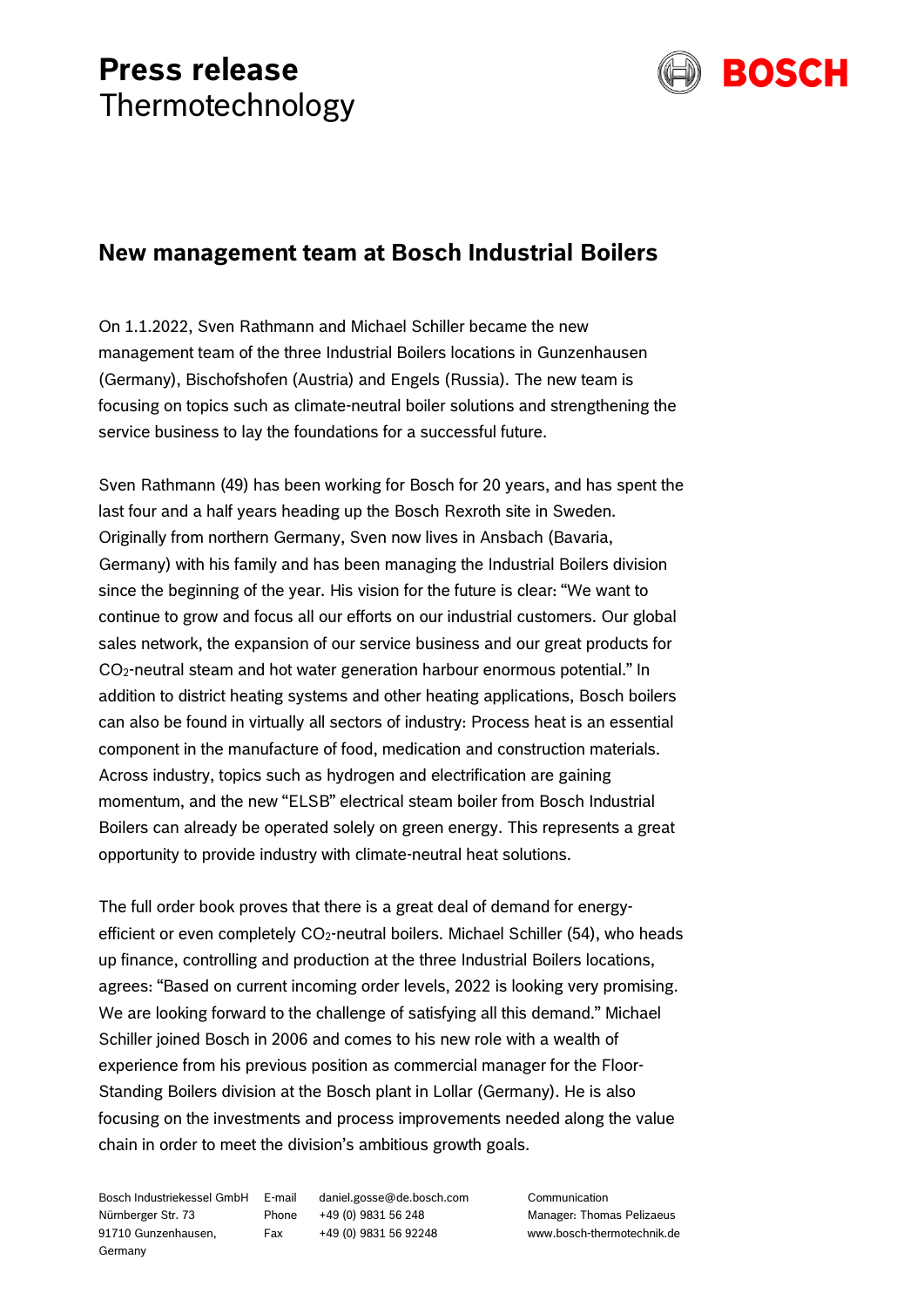Sven Rathmann believes the company is well equipped for the future and is looking forward to the next set of challenges: "We have a really great team on our side and an innovative product portfolio that will allow us to meet our customers' needs as they evolve. Climate-neutral industry is the future – and the environmentally friendly steam and hot water boilers that Bosch supplies to over 140 countries across the world are part of the vision."



Michael Schiller (left) and Sven Rathmann (right) head up the Industrial Boilers division.



The new ELSB electrical steam boiler from Bosch.